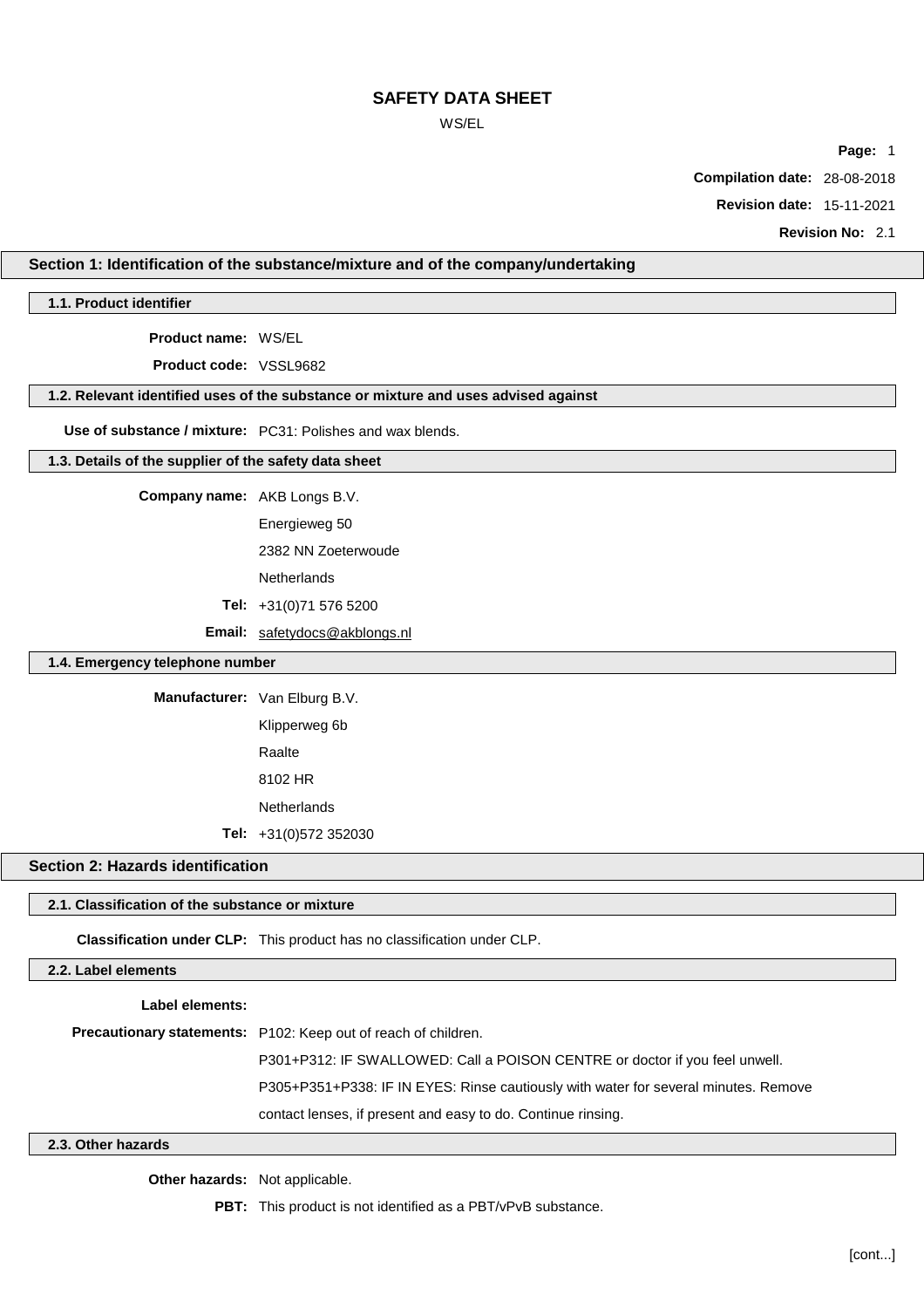WS/EL

**Page:** 2

# **Section 3: Composition/information on ingredients**

**3.1. Substances**

**Chemical identity:** WS/EL

**Section 4: First aid measures**

**4.1. Description of first aid measures**

**Skin contact:** Wash immediately with plenty of soap and water.

**Eye contact:** Bathe the eye with running water for 15 minutes. Consult a doctor.

**Ingestion:** Do not induce vomiting. Wash out mouth with water. If conscious, give half a litre of water to drink immediately.

**Inhalation:** Move to fresh air in case of accidental inhalation of vapours.

## **4.2. Most important symptoms and effects, both acute and delayed**

**Skin contact:** There may be mild irritation at the site of contact.

**Eye contact:** There may be irritation and redness.

**Ingestion:** There may be soreness and redness of the mouth and throat.

**Inhalation:** No symptoms.

**Delayed / immediate effects:** No symptoms.

**4.3. Indication of any immediate medical attention and special treatment needed**

**Immediate / special treatment:** Not applicable.

# **Section 5: Fire-fighting measures**

#### **5.1. Extinguishing media**

**Extinguishing media:** Water spray. Carbon dioxide. Alcohol or polymer foam. Dry chemical powder.

#### **5.2. Special hazards arising from the substance or mixture**

**Exposure hazards:** In combustion emits toxic fumes.

## **5.3. Advice for fire-fighters**

**Advice for fire-fighters:** Wear self-contained breathing apparatus. Wear protective clothing to prevent contact

with skin and eyes.

#### **Section 6: Accidental release measures**

#### **6.1. Personal precautions, protective equipment and emergency procedures**

**Personal precautions:** Refer to section 8 of SDS for personal protection details.

#### **6.2. Environmental precautions**

**Environmental precautions:** Do not discharge into drains or rivers. Contain the spillage using bunding.

## **6.3. Methods and material for containment and cleaning up**

**Clean-up procedures:** Absorb into dry earth or sand.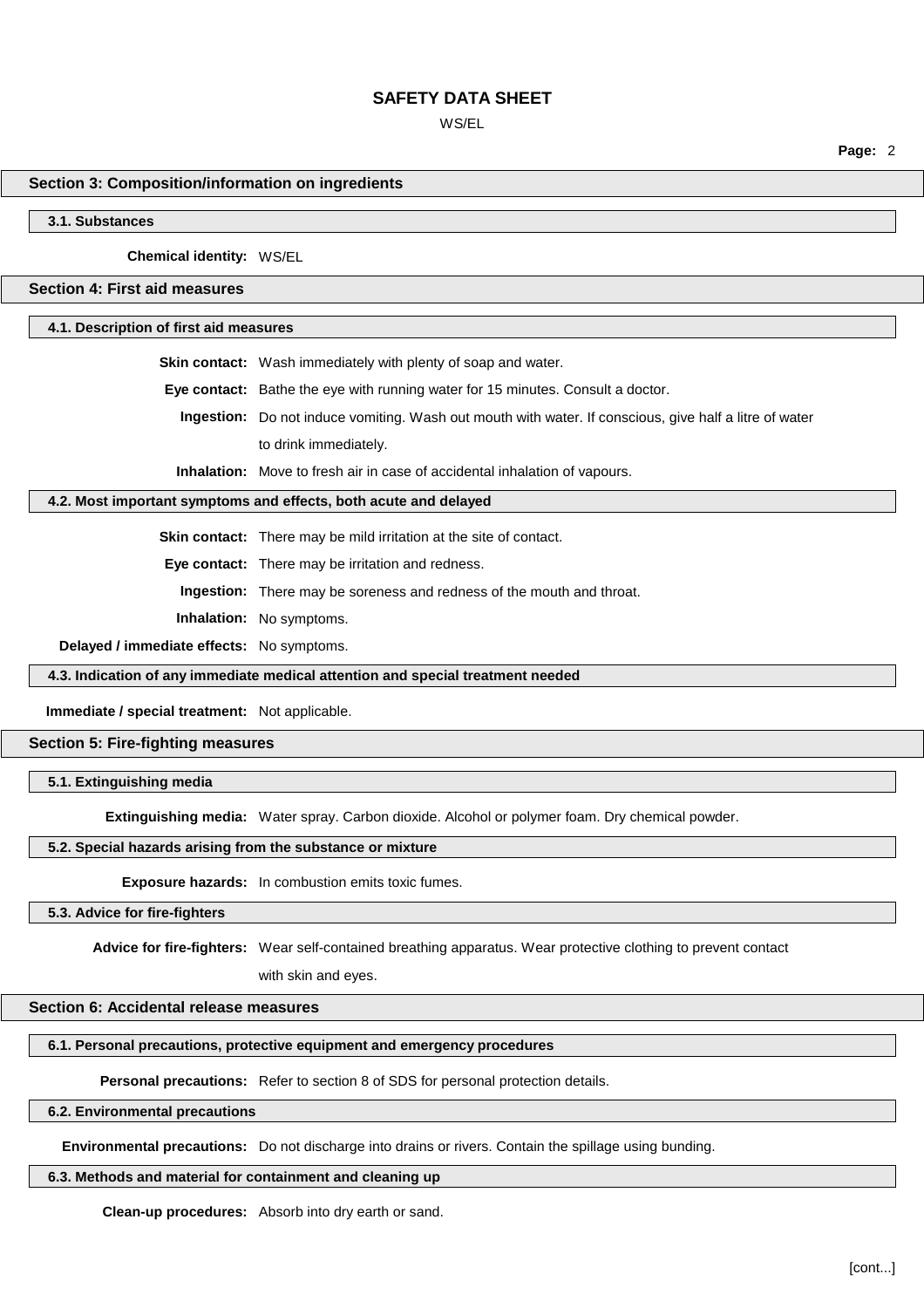WS/EL

**Page:** 3

## **6.4. Reference to other sections**

## **Reference to other sections:** Refer to section 8 of SDS.

## **Section 7: Handling and storage**

#### **7.1. Precautions for safe handling**

**Handling requirements:** Ensure there is sufficient ventilation of the area.

## **7.2. Conditions for safe storage, including any incompatibilities**

**Storage conditions:** Store in a cool, well ventilated area.

**Suitable packaging:** Must only be kept in original packaging.

#### **7.3. Specific end use(s)**

**Specific end use(s):** No special requirement.

#### **Section 8: Exposure controls/personal protection**

**8.1. Control parameters**

**Workplace exposure limits:** No data available.

**DNEL/PNEC Values**

**DNEL / PNEC** No data available.

## **8.2. Exposure controls**

**Engineering measures:** Ensure there is sufficient ventilation of the area. **Respiratory protection:** Respiratory protection not required. **Hand protection:** Butyl gloves. **Eye protection:** Safety goggles. **Skin protection:** Protective clothing. **Environmental:** No special requirement.

# **Section 9: Physical and chemical properties**

#### **9.1. Information on basic physical and chemical properties**

|                                       | <b>State: Emulsion</b>                 |                                        |  |
|---------------------------------------|----------------------------------------|----------------------------------------|--|
| <b>Colour: White</b>                  |                                        |                                        |  |
|                                       | <b>Odour:</b> Barely perceptible odour |                                        |  |
| Evaporation rate: Not applicable.     |                                        |                                        |  |
|                                       | <b>Oxidising:</b> Not applicable.      |                                        |  |
| <b>Solubility in water: Miscible</b>  |                                        |                                        |  |
| <b>Viscosity:</b> Viscous             |                                        |                                        |  |
| Boiling point/range $C: >100$         |                                        | Melting point/range°C: Not applicable. |  |
| <b>Flash point C:</b> Not applicable. |                                        | Autoflammability°C: Not applicable.    |  |
| Vapour pressure: Not applicable.      |                                        | <b>Relative density: 0.93</b>          |  |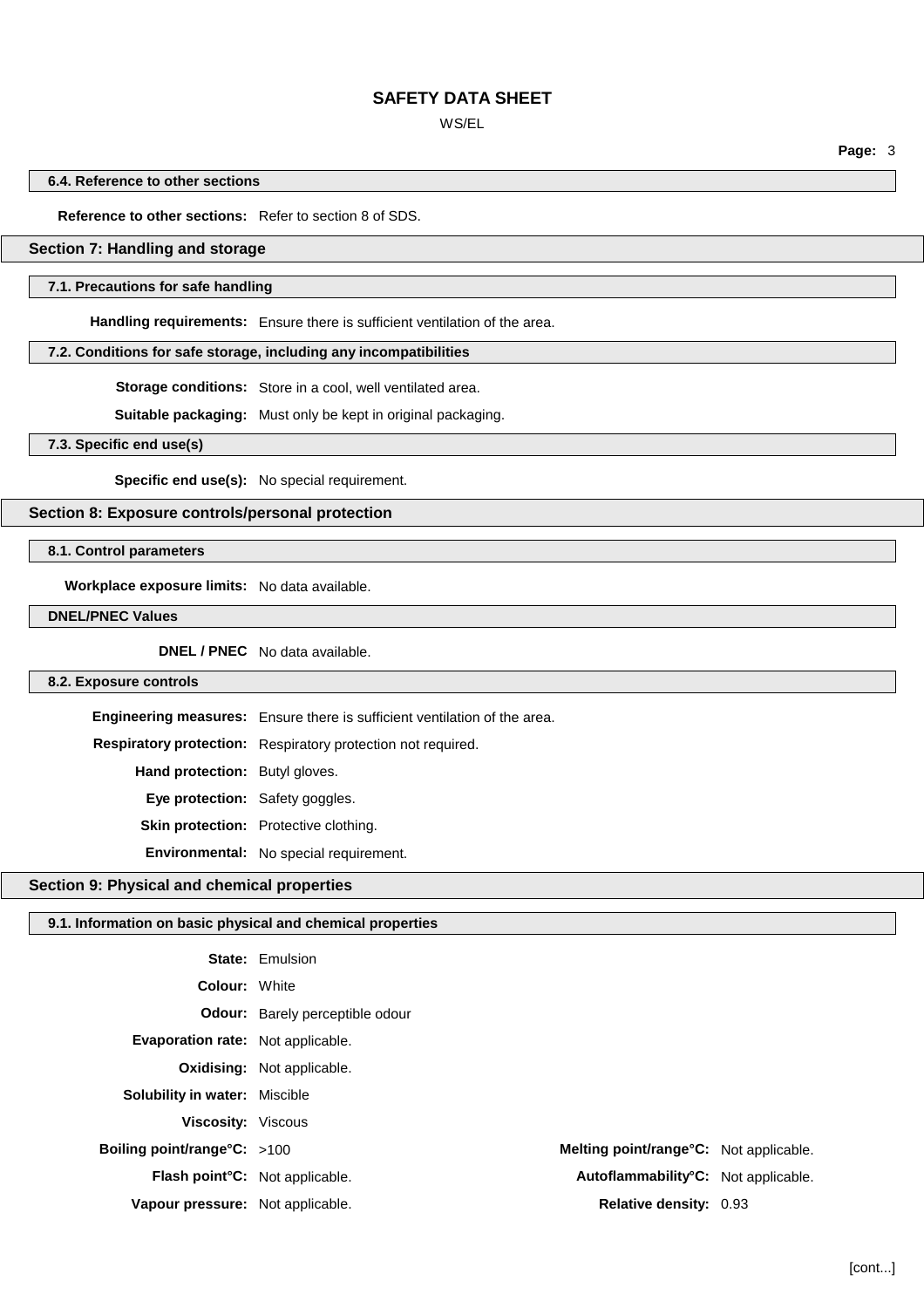WS/EL

**Page:** 4

# **9.2. Other information**

**Other information:** Not applicable.

# **Section 10: Stability and reactivity**

**10.1. Reactivity**

**Reactivity:** Stable under recommended transport or storage conditions.

**10.2. Chemical stability**

**Chemical stability:** Stable under normal conditions.

# **10.3. Possibility of hazardous reactions**

**Hazardous reactions:** Hazardous reactions will not occur under normal transport or storage conditions.

**10.4. Conditions to avoid**

**Conditions to avoid:** Heat.

**10.5. Incompatible materials**

**Materials to avoid:** No data available.

#### **10.6. Hazardous decomposition products**

**Haz. decomp. products:** In combustion emits toxic fumes of carbon dioxide.

#### **Section 11: Toxicological information**

**11.1. Information on toxicological effects**

#### **Excluded hazards for substance:**

| Hazard                         | Route | <b>Basis</b>          |
|--------------------------------|-------|-----------------------|
| Acute toxicity (ac. tox. 4)    | ۰     | No hazard: calculated |
| Acute toxicity (ac. tox. 3)    |       | No hazard: calculated |
| Acute toxicity (ac. tox. 2)    |       | No hazard: calculated |
| Acute toxicity (ac. tox. 1)    |       | No hazard: calculated |
| Skin corrosion/irritation      |       | No hazard: calculated |
| Serious eye damage/irritation  |       | No hazard: calculated |
| Respiratory/skin sensitisation |       | No hazard: calculated |
| Germ cell mutagenicity         |       | No hazard: calculated |
| Carcinogenicity                |       | No hazard: calculated |
| Reproductive toxicity          |       | No hazard: calculated |
| STOT-single exposure           |       | No hazard: calculated |
| STOT-repeated exposure         |       | No hazard: calculated |
| Aspiration hazard              |       | No hazard: calculated |

# **Symptoms / routes of exposure**

**Skin contact:** There may be mild irritation at the site of contact.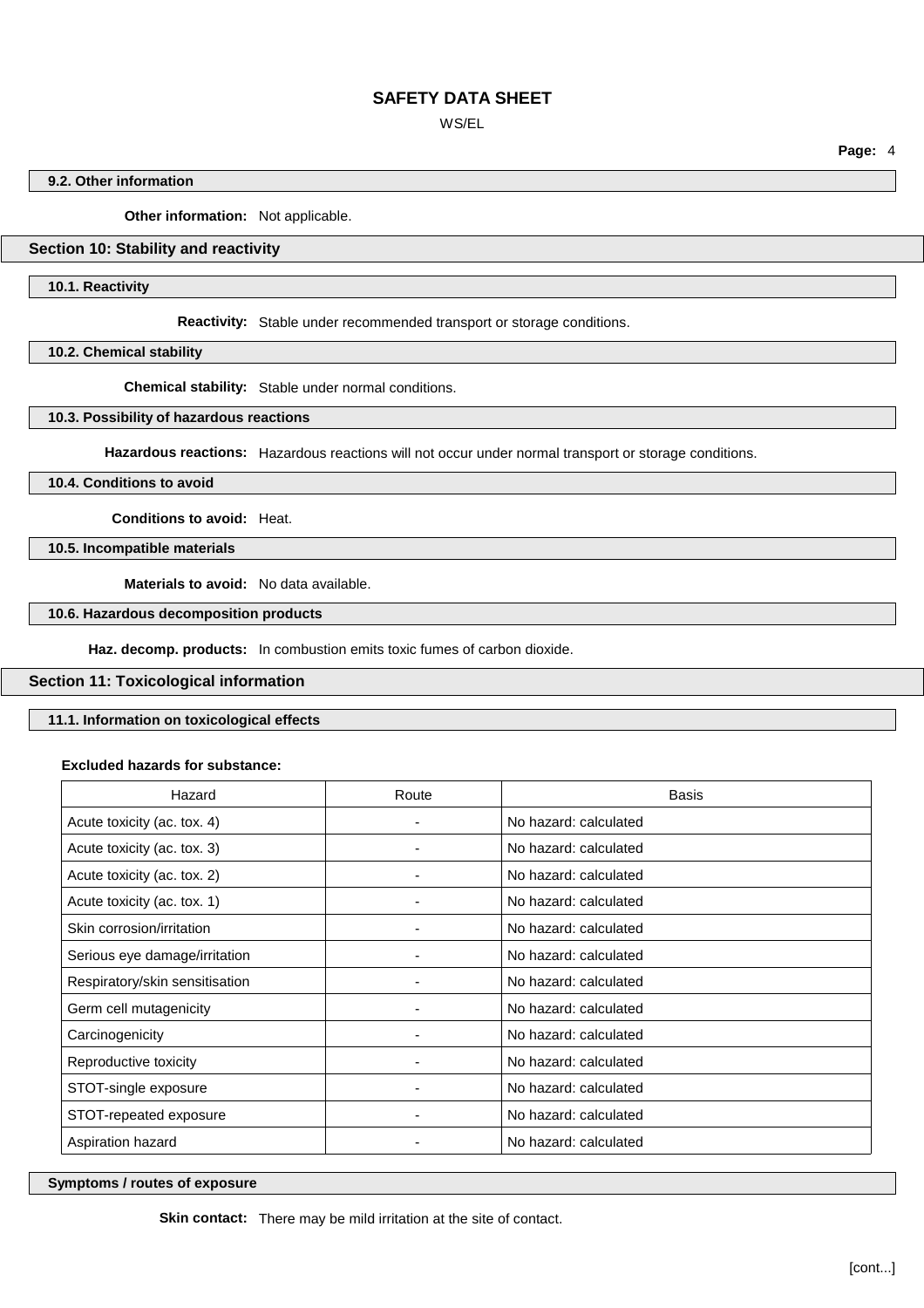## WS/EL

**Page:** 5

**Eye contact:** There may be irritation and redness.

**Ingestion:** There may be soreness and redness of the mouth and throat.

**Inhalation:** No symptoms.

**Delayed / immediate effects:** No symptoms.

**Other information:** Not applicable.

**Section 12: Ecological information**

**12.1. Toxicity**

**Ecotoxicity values:** No data available.

**12.2. Persistence and degradability**

**Persistence and degradability:** Biodegradable.

**12.3. Bioaccumulative potential**

**Bioaccumulative potential:** Slightly bioaccumulable.

**12.4. Mobility in soil**

**Mobility:** Readily absorbed into soil.

**12.5. Results of PBT and vPvB assessment**

**PBT identification:** This product is not identified as a PBT/vPvB substance.

**12.6. Other adverse effects**

**Other adverse effects:** Negligible ecotoxicity.

**Section 13: Disposal considerations**

**13.1. Waste treatment methods**

**Disposal operations:** Transfer to a suitable container and arrange for collection by specialised disposal company. **Recovery operations:** Not applicable. **Disposal of packaging:** Dispose of as normal industrial waste. **NB:** The user's attention is drawn to the possible existence of regional or national regulations regarding disposal.

# **Section 14: Transport information**

**Transport class:** This product does not require a classification for transport.

**Section 15: Regulatory information**

**15.1. Safety, health and environmental regulations/legislation specific for the substance or mixture**

**Specific regulations:** Not applicable.

**15.2. Chemical Safety Assessment**

**Chemical safety assessment:** A chemical safety assessment has not been carried out for the substance or the mixture